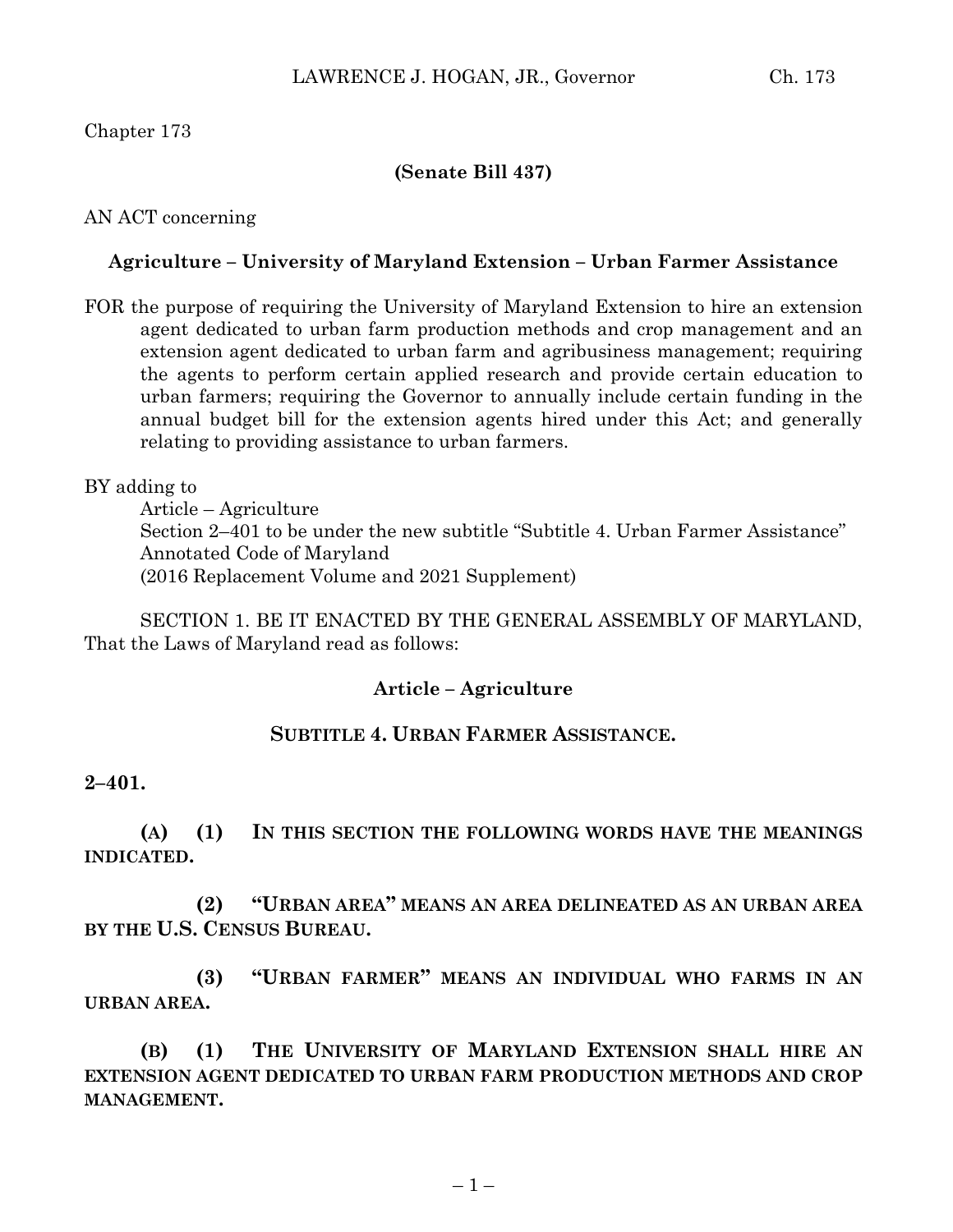**(2) THE AGENT HIRED UNDER PARAGRAPH (1) OF THIS SUBSECTION SHALL:**

**(I) PERFORM APPLIED RESEARCH ON URBAN FARM PRODUCTION METHODS AND CROP MANAGEMENT; AND**

**(II) SPEND A MAJORITY OF THE AGENT'S TIME PROVIDING EDUCATION TO URBAN FARMERS ON URBAN FARM PRODUCTION METHODS AND CROP MANAGEMENT.**

**(3) THE EDUCATION PROVIDED UNDER PARAGRAPH (2)(II) OF THIS SUBSECTION MAY INCLUDE:**

**(I) PLANNING AND SCHEDULING CROP PLANTING AND HARVESTING IN URBAN AREAS, INCLUDING OUTDOORS, INDOORS, IN GREENHOUSES, AND IN HIGH TUNNEL PRODUCTION SYSTEMS;**

**(II) PRODUCTION MANAGEMENT PRACTICES FOR CONTROLLED ENVIRONMENT AGRICULTURE SYSTEMS;**

**(III) GROWING TRIALS AND PRODUCTION METHODS FOR CROPS GROWN IN URBAN AREAS, INCLUDING SPECIALTY CROPS SUCH AS HERITAGE VEGETABLES, ETHNIC VEGETABLES, HERBS, MICROGREENS, AND CUT FLOWERS;**

**(IV) PROPAGATION AND TRANSPLANT PRODUCTION;**

**(V) TRAINING ON AND CERTIFICATIONS FOR GOOD AGRICULTURAL PRACTICES;**

**(VI) TRAINING ON ORGANIC CERTIFICATIONS; AND**

**(VII) ANY OTHER TOPIC REGARDING URBAN FARM PRODUCTION METHODS AND CROP MANAGEMENT THAT THE AGENT, IN CONSULTATION WITH URBAN FARMERS AND FARM SERVICE PROVIDERS LOCATED IN URBAN AREAS, DETERMINES IS NECESSARY.**

**(C) (1) THE UNIVERSITY OF MARYLAND EXTENSION SHALL HIRE AN EXTENSION AGENT DEDICATED TO URBAN FARM AND AGRIBUSINESS MANAGEMENT.**

**(2) THE AGENT HIRED UNDER PARAGRAPH (1) OF THIS SUBSECTION SHALL:**